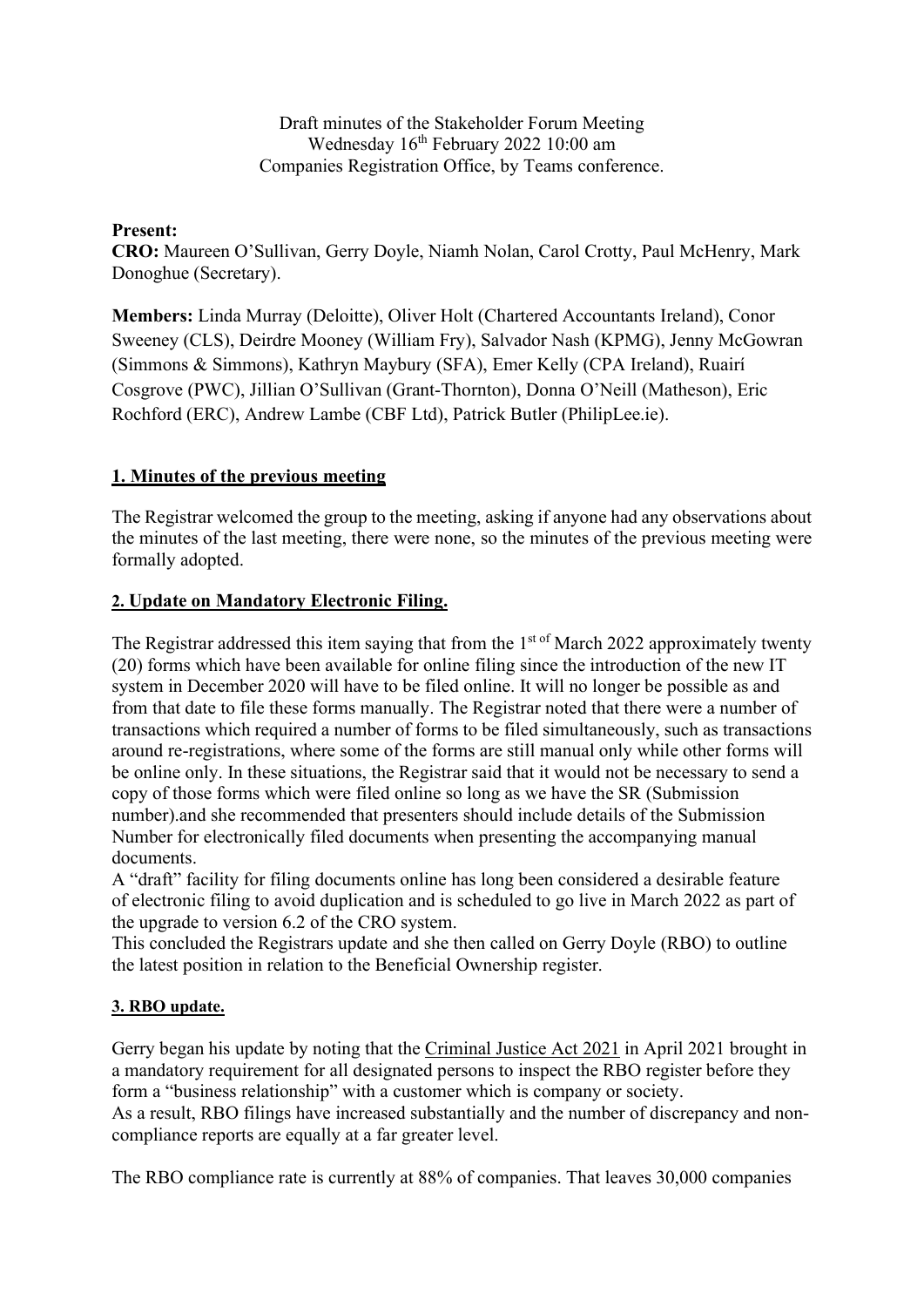which have not yet filed with the RBO. However, as the CRO has not been striking off companies due to the pandemic, it may well be that many of those companies which have not yet filed with the RBO will be struck off for also failing to file their annual returns with the CRO.

The number of companies registering their beneficial ownership with the RBO for this first time is close to 2,000 per month, which keeps the RBO "in step" with the number of new companies incorporated by the CRO.

Since the commencement of the 2021 Criminal Justice Act, the RBO has seen an upsurge in the reporting of discrepancies and non-compliance. In total in 2021, there was roughly 1,900 discrepancy and non-compliance reports received by the RBO. In the month of January alone, the RBO received over 1,000 non-compliance and discrepancy reports, which would suggest a full-year figure of over 12,000.

Likewise, in 2021 there were sixty-one thousand (61,000) searches of the RBO and to-date in 2022 there were fifteen thousand (15,000) searches which would suggest a full-year figure of over 120,000.

Gerry said that in discussions with the BPFI last year, the Registrar advocated a pragmatic approach to the reporting of discrepancies and non-compliance and made it clear that notifying the Registrar should be the last step in the process after engaging with the company, not the first step.

Therefore, where there are no grounds for suspicion, Gerry said that the RBO would ask designated persons to engage with the company in the first instance in relation to any apparent discrepancy or failure to file with the RBO, and only send a report to the Registrar where the company does not file with the RBO promptly after being requested to do so, or the discrepancy is a "material" one which is not resolved promptly and to the satisfaction of the designated person.

On a related matter, Gerry also emphasised that comparing information in the CRO Register with information in the RBO Register is not sufficient to meet a designated person's obligation to verify the beneficial ownership of a customer when doing CDD. It cannot be assumed that the legal owner registered with the CRO is the beneficial owner. Once again, Gerry stated that the designated person must engage with the company to resolve any apparent discrepancies between CRO records and the RBO.

This concluded Gerry's update and the Registrar thanked him.

Paul McHenry (CRO) and Niamh Nolan (CRO) were then invited to update the group on the situation in their respective business areas.

Paul began by saying that he dealt predominately with the areas of mortgages, solvency and new companies and that he wished to deal with the subject of the new forms going online as this would probably be the most pertinent issue of concern to the members of the Fora. In relation to Solvency documents the online facility has been available for over a year and we will be going to "compulsory" online from 1<sup>st</sup> March 2022.

The availability of online filing for these documents has reduced errors and consequently the numbers of documents returned to the presenters significantly.

The new SCARP (Small Company Administrative Rescue process) is now available online and last year the CRO had the largest number of companies registered in the State since records began, almost twenty-five thousand (25000) and the largest single increase year on year. Paul concluded by saying that deadlines have been strictly adhered to where possible.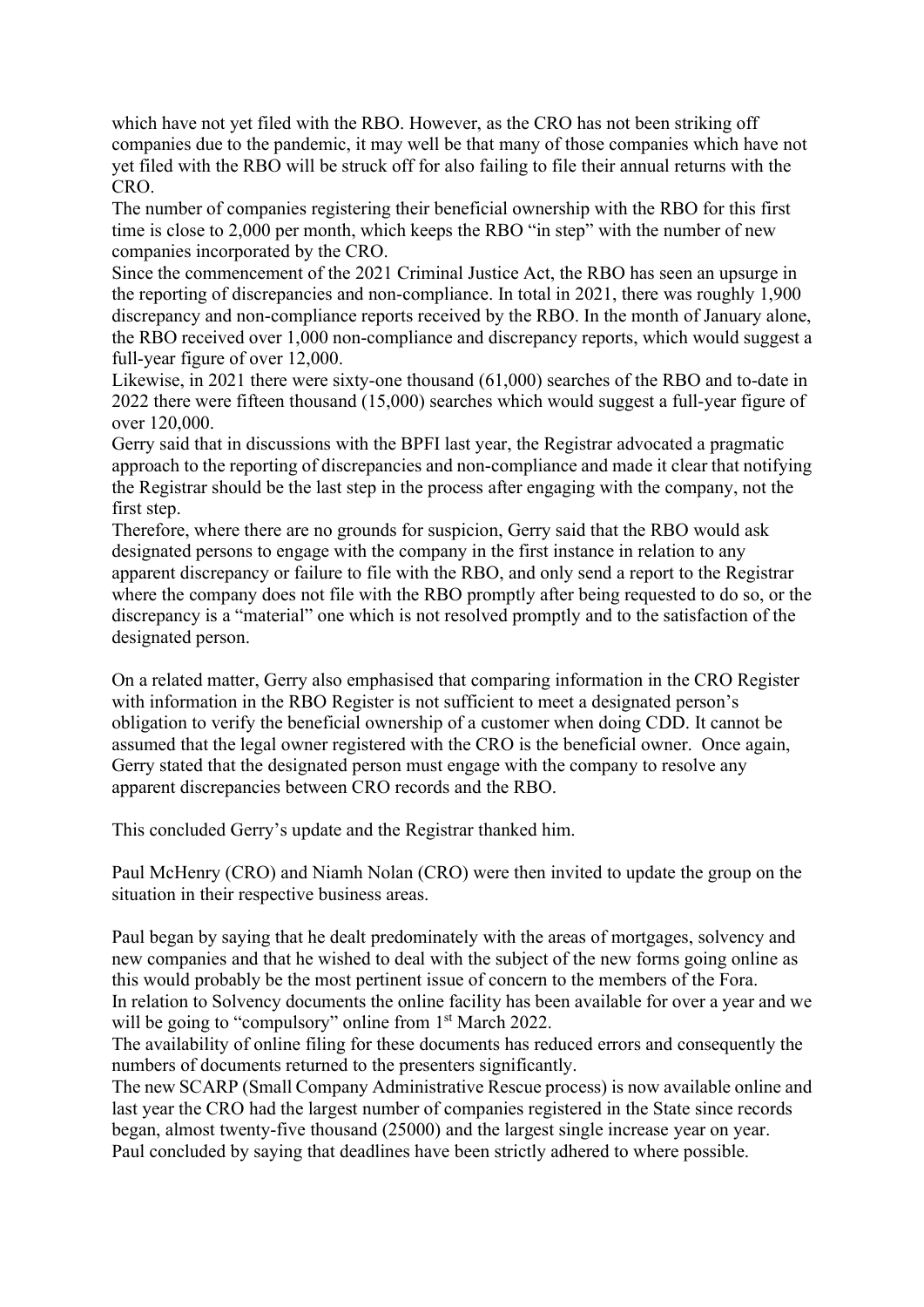Niamh began her update saying that the pandemic had a devastating effect on the work of the office and particularly the backlogs in processing annual returns.

It is the case that some delays were experienced in respect of B1 forms, but these delays are being addressed at present by a concerted effort from Carlow staff.

From the rest of the office perspective on the "B" list side deadlines for SAPs are being met. In summary, Carlow staff are working as hard as they can but of necessity response times may not be as good as they should.

A huge staff turnover in Carlow has not helped this situation and a real difficulty being experienced in recruitment has meant that replacement staff were very hard to obtain.

There are currently requests in place for staff in both the Carlow and Dublin offices which would do much to address these resource issues and improve the overall situation.

This concluded both their updates and the Registrar thanked them.

# 4. Composition of Stakeholder Forum.

The Registrar addressed this item by saying that it was raised before in "pre-Covid" times and that CRO frequently got requests from people wishing to join the Forum.

It seemed timely therefore to consider the composition of the Forum, who should be on it, should there be multiple people from the same firms on it.

The Forum is in its current guise since 2016 because of the amalgamation of the CRO Link and Accountants Forum.

Requests to join are now becoming more frequent and formalising the Forum appears relevant. It appears that the original CRO Link and the Accountants Forum were populated on behalf of certain organisations, and this needs to be considered as the nominated representatives of these bodies have changed considerably over the years.

The Association of Compliance Officers Ireland recently asked to be represented on the Forum. The Registrar invited the group to consider this matter and revert with any suggestions in respect of the composition and operation of the Forum, should there be a time-limit in how long a member can remain a member of the Forum and what would members consider to be an appropriate time limit.?

Another consideration for the CRO to address is whether the Forum is a relevant body under the Regulation of Lobbying Act.

It was suggested that that the secretary of this Forum would contact everyone on the current forum mailing list to establish whether they wish to remain on the Forum, this was agreed. It was also agreed that the Association of Compliance Officers be invited to join the Forum. Members also said they would revert with their views, and this concluded the Registrars update.

# 5. Legislative and IT developments.

The Registrar said there were several Directives due to be implemented shortly including a Regulation on Cross-Border Mergers which would mean that there will be new processes which include mergers, divisions and conversions which are required to be available on-line by the end of January 2023.

There is also the Corporate Enforcement Agency act Authority Act 2021 which introduces the PPSN for Directors of companies and this will involve a significant IT project.

The CRO is not aware of when precisely the PPSN piece of this will be commenced. Members suggested that the PPSN should not be introduced in the run up to the peak filing date in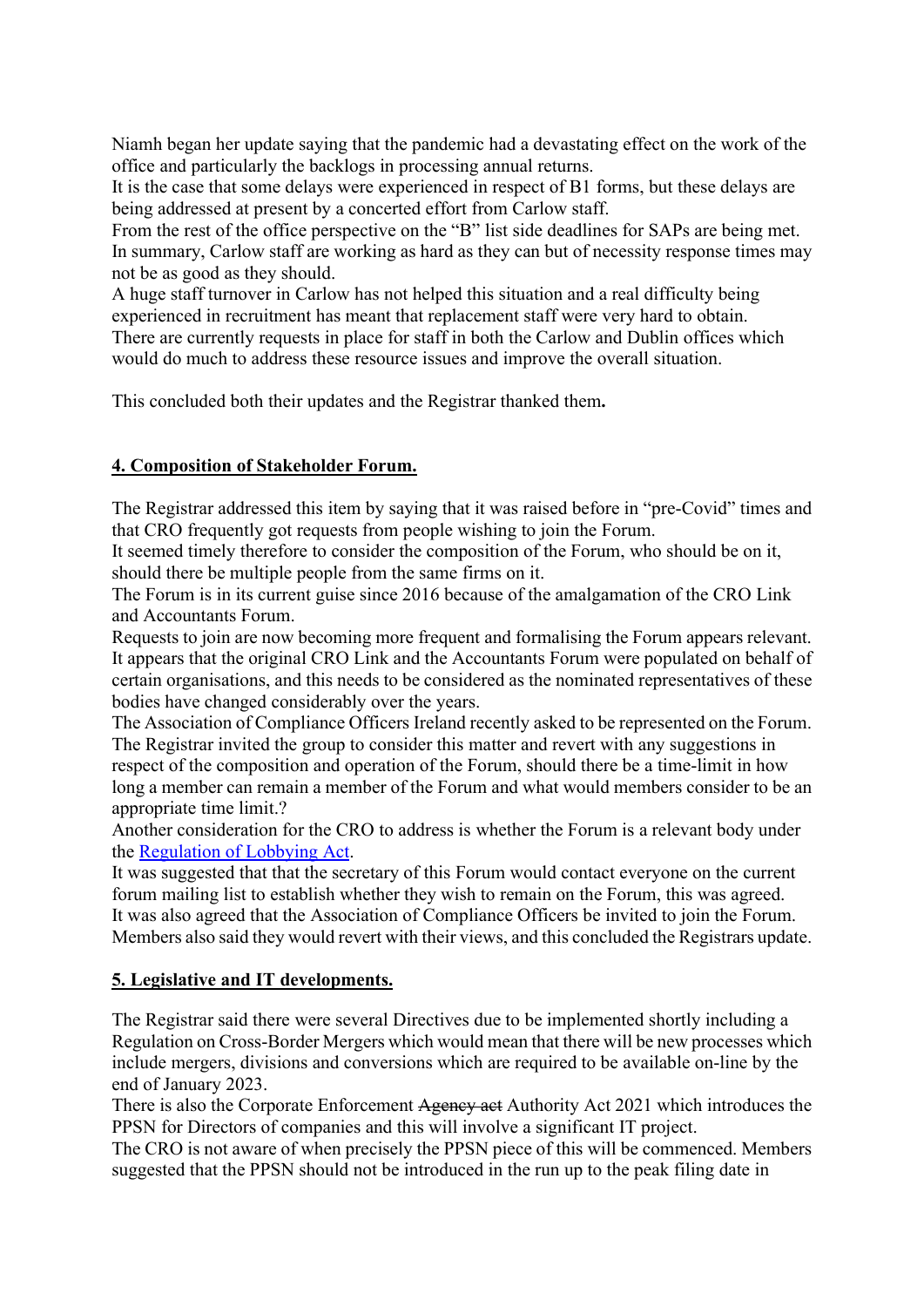November given the pressures that presenters will be facing at that time. As previously mentioned, SCARP has come into effect and to date one notification has been received by the CRO.

The Registrar then invited Carol Crotty (CRO) to update the group.

Carol began by saying that another Directive to be implemented this year involved the uploading of accounts in XPRL format.

Accountants and CRO is working to see how we can accept this format of document. There is an update scheduled for CORE (Companies Online Registration Environment) and the target date is March  $31<sup>st</sup>$ , 2022.

This will include the Watchlist and the Returned to Draft options which were requested by presenters and an amount of work has been carried out on the Payments side of the system The RBO will also be upgraded shortly although the exact date is not yet available.

Following the upgrade, we expect to have a customer's account system on the RBO to facilitate the purchase of reports.

This concluded Carol's update and the Registrar thanked her.

### 6. Review of Peak filing.

The Registrar discussing this item mentioned that last year CRO had two "peak filings" with the first at the end of May which we had to extend due to systems issues and then we had our usual November peak which was extended due to the prevalence of COVID 19 at that time and its impact on presenters.

The Cloudfare software product which we have implemented to address load balancing and control the numbers permitted on our website at any one time to ensure a satisfactory

performance to all our visitors, appears to be working effectively and feedback was invited from members as to their experience.

From a statistical perspective CRO got about 268000 (two hundred and sixty-eight thousand) annual returns last year between the two "peaks" which was far in excess of the numbers of annual returns filed in previous years which with resource issues previously mentioned does continue to put our Carlow office under considerable pressure.

# 7. Enforcement.

The Registrar mentioned that enforcement in the CRO and the RBO had been suspended since the beginning of the Pandemic, but we are going to re-start our enforcement process by issuing our normal warning letters for those people who have not filed.

This is likely to commence in the next month or so.

On the RBO side this means we are leaving open the possibility of prosecutions for companies that have not filed.

30000 (thirty thousand) companies have not filed on the RBO, but it would clearly be impractical to prosecute so many companies and in the same way on the CRO side it would not be feasible to prosecute all those companies who were late with their filing.

There was a small number of involuntary Strike-offs made last year in the cases where there were no EEA Directors in place and where the company had been offered the option of appointing EEA Directors and failed to do so, they were struck-off.